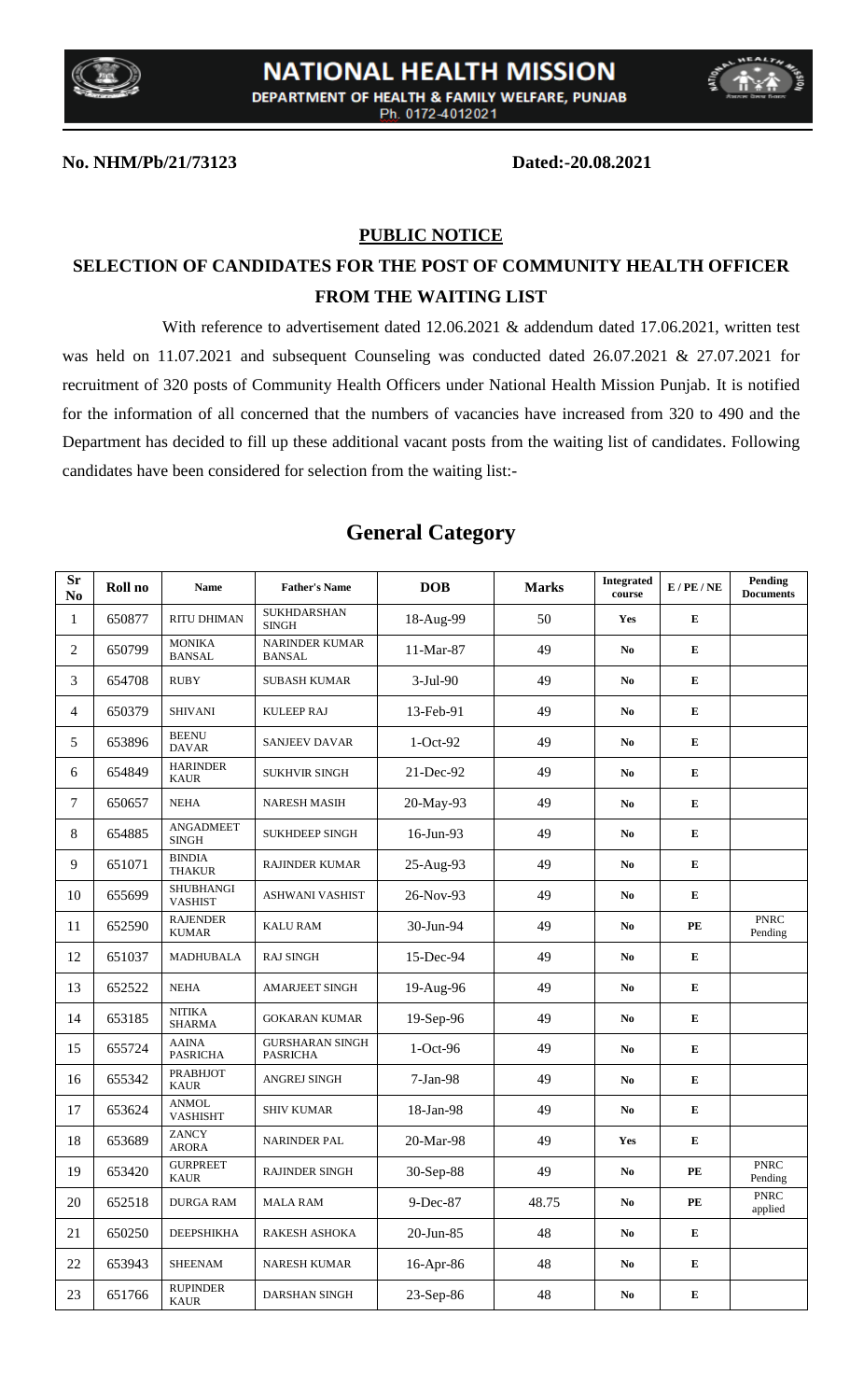| <b>Sr</b><br>No | Roll no | <b>Name</b>                         | <b>Father's Name</b>                   | <b>DOB</b>     | <b>Marks</b> | <b>Integrated</b><br>course | $E$ / PE / NE          | Pending<br><b>Documents</b>                   |
|-----------------|---------|-------------------------------------|----------------------------------------|----------------|--------------|-----------------------------|------------------------|-----------------------------------------------|
| 24              | 650591  | <b>RAJPAL KAUR</b>                  | KAVAL SINGH                            | 14-Aug-88      | 48           | Yes                         | ${\bf E}$              |                                               |
| 25              | 655027  | <b>JASPREET</b><br><b>KAUR</b>      | DARSHAN SINGH                          | 28-Dec-90      | 48           | N <sub>0</sub>              | E                      |                                               |
| 26              | 654826  | <b>RAMANDEEP</b><br><b>KAUR</b>     | <b>BALWINDER SINGH</b>                 | 13-Feb-91      | 48           | N <sub>0</sub>              | ${\bf E}$              |                                               |
| 27              | 654732  | <b>SARBJEET</b><br><b>KAUR</b>      | <b>JAGSEER SINGH</b>                   | 15-Jul-91      | 48           | No                          | E                      |                                               |
| 28              | 652390  | <b>KULJEET</b><br><b>KAUR</b>       | KULDEEP SINGH                          | 19-Jan-92      | 48           | No                          | ${\bf E}$              |                                               |
| 29              | 651008  | <b>SHUBJEET</b><br><b>KAUR</b>      | <b>SULAKHAN SINGH</b>                  | 12-Apr-92      | 48           | N <sub>0</sub>              | ${\bf E}$              |                                               |
| 30              | 652557  | <b>RAJENDER</b><br><b>SINGH</b>     | <b>KRISHAN SINGH</b>                   | 4-May-92       | 48           | N <sub>0</sub>              | $\bf E$                |                                               |
| 31              | 652569  | <b>JARNAIL</b><br><b>SINGH</b>      | <b>HARDEV SINGH</b>                    | 7-Oct-92<br>48 |              | No                          | ${\bf E}$              |                                               |
| 32              | 655328  | <b>JASMEEN</b><br><b>KAUR</b>       | <b>TARJIT SINGH</b>                    | 9-Oct-92       | 48           | N <sub>0</sub>              | ${\bf E}$              |                                               |
| 33              | 650637  | <b>DAN KAUR</b>                     | <b>DAVINDER SINGH</b>                  | 23-Feb-94      | 48           | No.                         | ${\bf E}$              |                                               |
| 34              | 653568  | <b>LOVEPREET</b><br><b>KAUR</b>     | <b>HARDEEP SINGH</b>                   | 19-Oct-94      | 48           | Yes                         | ${\bf E}$              |                                               |
| 35              | 653876  | <b>NEHA</b><br><b>CHAUHAN</b>       | <b>DHARAM SINGH</b>                    | 9-Nov-94       | 48           | No                          | ${\bf E}$              |                                               |
| 36              | 650275  | <b>LOVEPREET</b><br><b>BAINS</b>    | HARJEET SINGH                          | $2-May-95$     | 48           | N <sub>0</sub>              | ${\bf E}$              |                                               |
| 37              | 651857  | <b>MANJEET</b><br><b>SINGH</b>      | ANGREJ SINGH                           | $4-Oct-95$     | 48           | N <sub>0</sub>              | ${\bf E}$              |                                               |
| 38              | 650611  | <b>NISHA</b><br><b>KUMARI</b>       | <b>BIHARI LAL</b>                      | 8-Mar-96       | 48           | No                          | ${\bf E}$              |                                               |
| 39              | 652592  | <b>GURVINDER</b><br><b>SINGH</b>    | <b>GURDEEP SINGH</b>                   | $2-Jul-96$     | 48           | N <sub>0</sub>              | ${\bf E}$              |                                               |
| 40              | 651065  | <b>KONIKA</b><br><b>ARORA</b>       | <b>HARSH ANURAG</b>                    | 7-Sep-96       | 48           | N <sub>0</sub>              | ${\bf E}$              |                                               |
| 41              | 650384  | <b>SUSHMITA</b><br><b>CHAUHAN</b>   | <b>FUMAN SINGH</b>                     | 22-Oct-96      | 48           | No.                         | ${\bf E}$              |                                               |
| 42              | 652766  | <b>VANDANA</b><br><b>BANSAL</b>     | <b>BHARAT BHUSHAN</b><br><b>BANSAL</b> | 19-Jan-97      | 48           | No                          | ${\bf E}$              |                                               |
| 43              | 653464  | PRINCE                              | PARTRAS MASIH                          | 19-Feb-97      | 48           | Yes                         | ${\bf E}$              |                                               |
| 44              | 651642  | <b>NIKITA PURI</b>                  | PARDEEP KUMAR                          | $1-Mar-97$     | 48           | N <sub>0</sub>              | ${\bf E}$              |                                               |
| 45              | 650920  | <b>LOVEPREET</b><br><b>KAUR</b>     | <b>DAWINDER SINGH</b>                  | 5-Nov-97       | 48           | N <sub>0</sub>              | ${\bf E}$              |                                               |
| 46              | 651785  | <b>INDERJEET</b><br><b>KAUR</b>     | <b>BALBIR SINGH</b>                    | 17-Dec-97      | 48           | No.                         | E                      |                                               |
| 47              | 652618  | <b>HETRAM</b>                       | TRILOKARAM                             | 4-May-98       | 48           | N <sub>0</sub>              | $\mathbf{P}\mathbf{E}$ | <b>PNRC</b><br>applied &<br>Degree<br>Pending |
| 48              | 652611  | <b>RADHESHYAM</b>                   | NORANG SINGH                           | 15-Jun-98      | 48           | N <sub>0</sub>              | $\mathbf{P}\mathbf{E}$ | <b>PNRC</b><br>applied &<br>Degree<br>Pending |
| 49              | 653787  | <b>RAJAN</b><br><b>BHANOT</b>       | <b>RAJESH KUMAR</b>                    | 17-Jun-98      | 48           | N <sub>0</sub>              | E                      |                                               |
| 50              | 651777  | <b>JASHANPREET</b><br><b>KAUR</b>   | <b>AVTAR SINGH</b>                     | 18-Jun-98      | 48           | Yes                         | ${\bf E}$              |                                               |
| 51              | 652553  | <b>JASPAL SINGH</b>                 | <b>HARI SINGH</b>                      | 11-Jul-98      | 48           | No                          | ${\bf E}$              |                                               |
| 52              | 651378  | <b>PRABHJOT</b><br><b>KAUR</b>      | <b>SURJIT SINGH</b>                    | 5-Oct-98       | 48           | Yes                         | ${\bf E}$              |                                               |
| 53              | 654575  | <b>ARSHDEEP</b><br><b>KAUR BRAR</b> | KULWINDER SINGH                        | 26-Feb-99      | 48           | Yes                         | ${\bf E}$              |                                               |

# **Backward Classes Punjab**

| <b>Sr</b><br>N <sub>0</sub> | Roll No | <b>Name</b>                     | <b>Father's Name</b>           | Category                                | DOB                  | <b>Marks</b> | <b>Integrated</b><br>course | E/PE/<br><b>NE</b> | Pending<br><b>Documents</b> | <b>Remarks</b> |
|-----------------------------|---------|---------------------------------|--------------------------------|-----------------------------------------|----------------------|--------------|-----------------------------|--------------------|-----------------------------|----------------|
|                             | 653635  | <b>KIRANDEEP</b><br><b>KAUR</b> | <b>SATNAM</b><br><b>SINGH</b>  | $12 -$<br>Backward<br>Classes<br>Punjab | $11 -$<br>Aug-<br>99 | 47           | Yes                         | E                  |                             | Selected       |
| 2                           | 652123  | <b>LIVLEEN KAUR</b>             | <b>DARSHAN</b><br><b>SING</b>  | $12 -$<br>Backward<br>Classes<br>Punjab | $26-$<br>Jul-84      | 46           | N <sub>0</sub>              | E                  |                             | Selected       |
| 3                           | 655032  | <b>GURPREET</b><br><b>KAUR</b>  | <b>DARSHAN</b><br><b>SINGH</b> | $12 -$<br>Backward<br>Classes           | $10-$<br>Aug-<br>84  | 46           | N <sub>0</sub>              | E                  |                             | Selected       |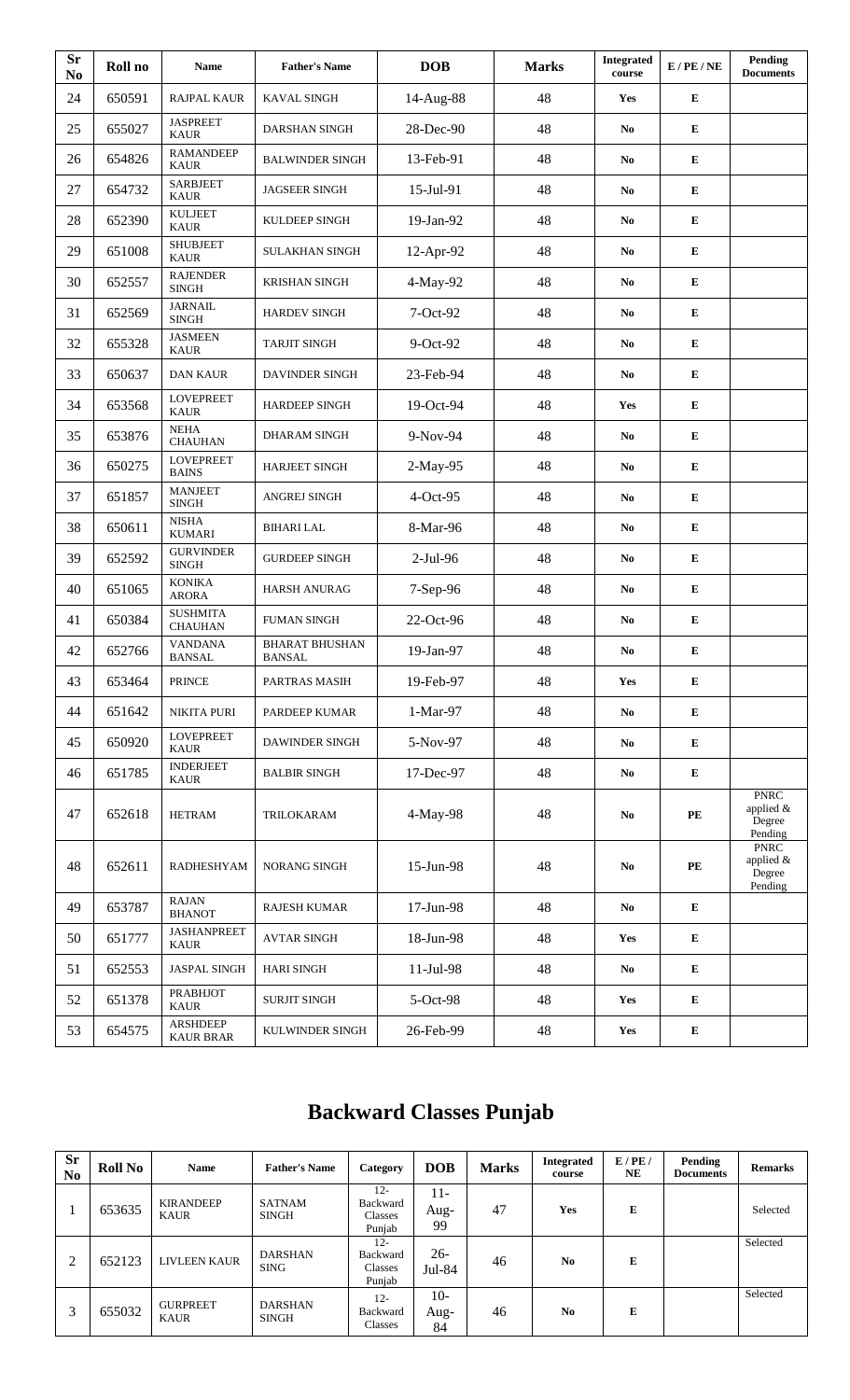| $S_{r}$<br>N <sub>0</sub> | <b>Roll No</b> | <b>Name</b>                     | <b>Father's Name</b>            | Category                                | <b>DOB</b>           | <b>Marks</b> | <b>Integrated</b><br>course | E/PE/<br>NE | <b>Pending</b><br><b>Documents</b> | <b>Remarks</b> |
|---------------------------|----------------|---------------------------------|---------------------------------|-----------------------------------------|----------------------|--------------|-----------------------------|-------------|------------------------------------|----------------|
|                           |                |                                 |                                 | Punjab                                  |                      |              |                             |             |                                    |                |
| $\overline{4}$            | 650531         | <b>PRABHJOT</b><br><b>SINGH</b> | <b>MOHAN SINGH</b>              | $12 -$<br>Backward<br>Classes<br>Punjab | $1-Sep-$<br>85       | 46           | N <sub>0</sub>              | ${\bf E}$   |                                    | Selected       |
| 5                         | 655682         | VIRONIKA GILL                   | MUKHTAR<br><b>MASIH GILL</b>    | $12 -$<br>Backward<br>Classes<br>Punjab | $12 -$<br>Sep-<br>85 | 46           | N <sub>0</sub>              | ${\bf E}$   |                                    | Selected       |
| 6                         | 654374         | RANJIT KAUR                     | <b>SWARAN</b><br><b>SINGH</b>   | $12 -$<br>Backward<br>Classes<br>Punjab | $20 -$<br>Oct-<br>89 | 46           | N <sub>0</sub>              | ${\bf E}$   |                                    | Selected       |
| 7                         | 654460         | <b>SALONY</b><br><b>PALIAL</b>  | <b>SUBHASH</b><br><b>CHAND</b>  | $12 -$<br>Backward<br>Classes<br>Punjab | 4-Feb-<br>91         | 46           | N <sub>0</sub>              | ${\bf E}$   |                                    | Selected       |
| 8                         | 653023         | KOMALPREET<br><b>KAUR</b>       | <b>MEHAL SINGH</b>              | $12 -$<br>Backward<br>Classes<br>Punjab | $28 -$<br>Feb-<br>93 | 46           | No                          | ${\bf E}$   |                                    | Selected       |
| 9                         | 653246         | <b>HARPREET</b><br><b>KAUR</b>  | <b>GURDEV</b><br><b>SINGH</b>   | $12 -$<br>Backward<br>Classes<br>Punjab | $27 -$<br>Jul-94     | 46           | No                          | ${\bf E}$   |                                    | Selected       |
| 10                        | 651844         | <b>LOVEPREET</b>                | <b>MAHINDER</b><br><b>KUMAR</b> | $12 -$<br>Backward<br>Classes<br>Punjab | $5-$<br>Mar-<br>95   | 46           | N <sub>0</sub>              | ${\bf E}$   |                                    | Selected       |
| 11                        | 653673         | <b>JASPREET</b><br><b>KAUR</b>  | <b>IQBAL SINGH</b>              | $12 -$<br>Backward<br>Classes<br>Punjab | $3$ -Oct-<br>95      | 46           | N <sub>0</sub>              | ${\bf E}$   |                                    | Selected       |
| 12                        | 651979         | <b>JYOTI PAL</b>                | <b>RAMLADAITE</b><br>PAL        | $12 -$<br>Backward<br>Classes<br>Punjab | 2-Feb-<br>97         | 46           | N <sub>0</sub>              | ${\bf E}$   |                                    | Selected       |
| 13                        | 653090         | <b>RENU RANI</b>                | VISHRAM<br>KUMAR<br>YADAV       | $12 -$<br>Backward<br>Classes<br>Punjab | $13-$<br>Mar-<br>97  | 46           | No.                         | ${\bf E}$   |                                    | Selected       |
| 14                        | 651331         | <b>MONIKA</b>                   | <b>MOTILAL</b>                  | $12 -$<br>Backward<br>Classes<br>Punjab | $28 -$<br>Jun-<br>97 | 46           | No.                         | ${\bf E}$   |                                    | Selected       |
| 15                        | 655615         | <b>SARBJEET</b><br><b>KAUR</b>  | <b>DALJEET</b><br><b>SINGH</b>  | $12 -$<br>Backward<br>Classes<br>Punjab | $15 -$<br>Sep-<br>98 | 46           | Yes                         | ${\bf E}$   |                                    | Selected       |
| 16                        | 651316         | <b>MANSI</b>                    | <b>TARSEM</b><br>SINGH          | $12-$<br>Backward<br>Classes<br>Punjab  | $11-$<br>Oct-<br>98  | 46           | Yes                         | ${\bf E}$   |                                    | Selected       |
| 17                        | 650675         | <b>MANDEEP</b><br><b>KAUR</b>   | <b>RAJINDER</b><br><b>SINGH</b> | $12 -$<br>Backward<br>Classes<br>Punjab | $7-Jun-$<br>99       | 46           | Yes                         | ${\bf E}$   |                                    | Selected       |
| 18                        | 654700         | <b>PRIYANKA</b>                 | <b>RAMDHAN</b><br><b>SINGH</b>  | $12 -$<br>Backward<br>Classes<br>Punjab | $10-$<br>Apr-<br>96  | 45.75        | $\mathbf{N}\mathbf{o}$      | ${\bf E}$   |                                    | Selected       |

## **Backward Classes Punjab - ESM/LDESM**

| <b>Sr No</b> | Rollno | <b>Name</b>                        | <b>Father's Name</b>  | <b>DOB</b> | <b>Marks</b> | <b>Integrated course</b> |
|--------------|--------|------------------------------------|-----------------------|------------|--------------|--------------------------|
|              | 654152 | POOJA KUMARI                       | <b>SURINDER KUMAR</b> | $1-Sep-92$ | 39           | N <sub>0</sub>           |
|              | 651118 | <b>GURPREET KAUR</b>               | <b>LAKHBIR SINGH</b>  | $6-Apr-93$ | 39           | $\bf No$                 |
|              | 654357 | <b>MANISHA</b><br><b>CHAUDHARY</b> | <b>BAHADUR SINGH</b>  | 18-Dec-94  | 37           | N <sub>0</sub>           |
| 4            | 651260 | <b>ANITA</b>                       | KASHMIR MASIH         | 27-Oct-97  | 37           | No                       |

## **Freedom Fighters of Punjab**

| <b>Sr No</b> | Roll no<br><b>Name</b> |                                | <b>DOB</b><br><b>Father's Name</b> |           | <b>Marks</b> | <b>Integrated course</b> |
|--------------|------------------------|--------------------------------|------------------------------------|-----------|--------------|--------------------------|
|              | 653278                 | RAMANDEEP KAUR   JARNAIL SINGH |                                    | 11-Nov-90 | 36           | No                       |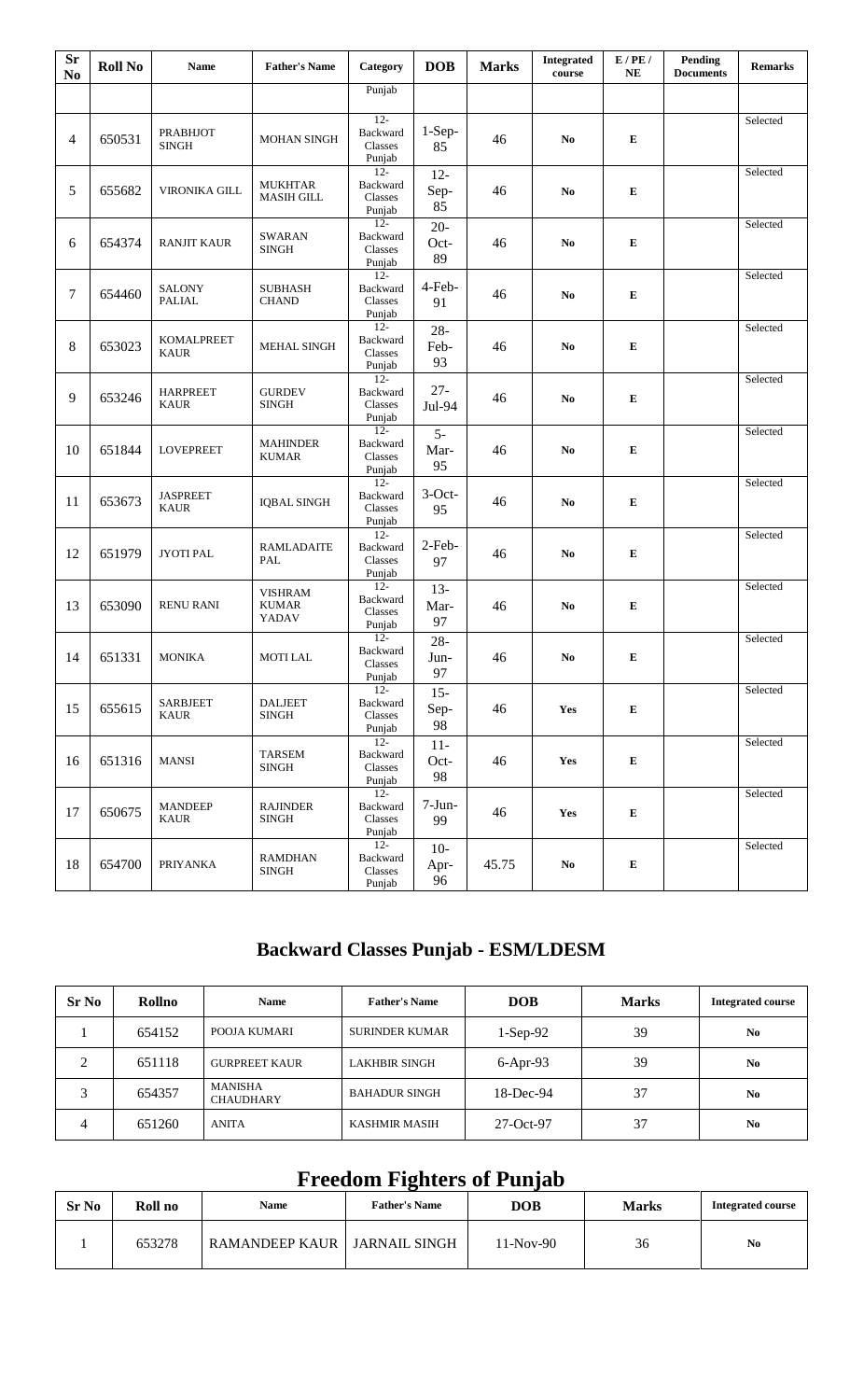| <b>Sr</b><br>N <sub>0</sub> | <b>Roll No</b> | <b>Name</b>                         | <b>Father's Name</b>              | <b>DOB</b> | <b>Marks</b> | <b>Integrated</b><br>course | $E$ / PE / NE | Pending<br><b>Documents</b>          |
|-----------------------------|----------------|-------------------------------------|-----------------------------------|------------|--------------|-----------------------------|---------------|--------------------------------------|
| $\mathbf{1}$                | 652046         | <b>AMAN KUMARI</b>                  | PARSHOTAM LAL                     | 10-Apr-87  | 44           | N <sub>0</sub>              | ${\bf E}$     |                                      |
| $\overline{2}$              | 655047         | <b>MANDEEP KAUR</b>                 | <b>HARDEEP SINGH</b>              | 15-Sep-90  | 44           | N <sub>0</sub>              | E             |                                      |
| 3                           | 651501         | <b>AMRITPAL KAUR</b>                | <b>HARBHAJAN</b><br><b>SINGH</b>  | 17-Mar-91  | 44           | N <sub>0</sub>              | ${\bf E}$     |                                      |
| 4                           | 652034         | SHARANPAL<br><b>KAUR</b>            | SATPAL SINGH                      | 20-Jan-92  | 44           | N <sub>0</sub>              | ${\bf E}$     |                                      |
| 5                           | 652151         | <b>MANPREET KAUR</b>                | <b>SUKHJEET SINGH</b>             | 7-Feb-94   | 44           | N <sub>0</sub>              | ${\bf E}$     |                                      |
| 6                           | 654483         | <b>SANJAY KUMAR</b><br><b>KAYAL</b> | <b>LAL CHAND</b>                  | 25-Sep-98  | 44           | N <sub>0</sub>              | ${\bf E}$     |                                      |
| 7                           | 650274         | <b>SUKHDEEP</b><br><b>SINGH</b>     | <b>MANJEET SINGH</b>              | 13-Jan-95  | 43.75        | Yes                         | ${\bf E}$     |                                      |
| 8                           | 654797         | <b>BIBA BALJEET</b>                 | <b>SATWANT SINGH</b>              | 27-Aug-82  | 43           | N <sub>0</sub>              | ${\bf E}$     |                                      |
| 9                           | 653017         | PARMJEET KAUR                       | <b>DARSHAN SINGH</b>              | 3-Aug-91   | 43           | N <sub>0</sub>              | ${\bf E}$     |                                      |
| 10                          | 655007         | <b>SUMANPREET</b><br><b>KAUR</b>    | <b>NACHHATTAR</b><br><b>SINGH</b> | 1-Sep-92   | 43           | N <sub>0</sub>              | PE            | <b>EWS</b><br>Certificate<br>Pending |
| 11                          | 651949         | <b>SUKHWINDER</b><br><b>KAUR</b>    | <b>GURMEET SINGH</b>              | 26-Aug-94  | 43           | N <sub>0</sub>              | ${\bf E}$     |                                      |
| 12                          | 651544         | DIKSHA SHARMA                       | <b>PALWINDER</b><br><b>KUMAR</b>  | 11-Sep-94  | 43           | N <sub>0</sub>              | ${\bf E}$     |                                      |
| 13                          | 654331         | <b>MANDEEP KAUR</b>                 | <b>IQBAL SINGH</b>                | 9-Jun-97   | 43           | N <sub>0</sub>              | ${\bf E}$     |                                      |
| 14                          | 655353         | NAVKIRAN KAUR                       | DILBAG SINGH                      | 29-Mar-98  | 43           | N <sub>0</sub>              | ${\bf E}$     |                                      |
| 15                          | 654027         | <b>GEETIKA</b>                      | <b>BALDEV RAJ</b>                 | 15-Mar-99  | 43           | Yes                         | ${\bf E}$     |                                      |
| 16                          | 651972         | <b>SEEMA</b>                        | <b>SATPAL</b>                     | 13-Mar-84  | 42           | N <sub>0</sub>              | ${\bf E}$     |                                      |
| 17                          | 654729         | PARMJEET KAUR                       | <b>GURTAIK SINGH</b>              | $1-Nov-86$ | 42           | N <sub>0</sub>              | ${\bf E}$     |                                      |
| 18                          | 650880         | <b>RANDEEP KAUR</b>                 | <b>HARKIT SINGH</b>               | 19-Dec-88  | 42           | N <sub>0</sub>              | ${\bf E}$     |                                      |

# **Economically Weaker Section, Punjab**

# **SC Balmiki/Mazbhi Sikhs, Punjab**

| <b>Sr</b><br>N <sub>0</sub> | Roll no | <b>Name</b>                        | <b>Father's Name</b>             | Gender | <b>DOB</b>                           | <b>Marks</b> | <b>Integrated</b><br>course | Pending<br><b>Documents</b>                                 |
|-----------------------------|---------|------------------------------------|----------------------------------|--------|--------------------------------------|--------------|-----------------------------|-------------------------------------------------------------|
| 1                           | 653739  | <b>AKHTAR BAVY</b>                 | <b>DES RAJ</b>                   | Female | 9-Feb-<br>97                         | 41           | N <sub>0</sub>              |                                                             |
| 2                           | 652840  | <b>RAJPARMINDER</b><br><b>KAUR</b> | <b>REWAL MASIH</b>               | Female | $10-$<br>Dec-97                      | 41           | Yes                         |                                                             |
| 3                           | 655052  | <b>GURTEJ SINGH</b>                | <b>MAGHAR SINGH</b>              | Male   | $25 -$<br>Mar-86                     | 40           | N <sub>0</sub>              |                                                             |
| 4                           | 654878  | <b>DEEPIKA</b>                     | <b>DARSHAN MASIH</b>             | Female | $15-Sep-$<br>90                      | 40           | N <sub>0</sub>              |                                                             |
| 5                           | 655056  | <b>JASMINE</b>                     | <b>SADIK MASIH</b>               | Female | 29-<br>Aug-91                        | 40           | No                          |                                                             |
| 6                           | 650726  | <b>KAMALJEET SINGH</b>             | PARTAP SINGH                     | Male   | $\overline{29}$<br>Apr-92            | 40           | N <sub>0</sub>              |                                                             |
| 7                           | 651827  | <b>GURPREET KAUR</b>               | <b>DAVINDER SINGH</b>            | Female | $25-Sep-$<br>92                      | 40           | N <sub>0</sub>              |                                                             |
| 8                           | 652720  | <b>NAVDEEP KAUR</b>                | <b>LAL SINGH</b>                 | Female | $12 -$<br>Mar-93                     | 40           | N <sub>0</sub>              |                                                             |
| 9                           | 652694  | <b>SUMANDEEP KAUR</b>              | SHINDERPAL<br><b>SINGH</b>       | Female | $\overline{2}0$ -Sep-<br>96          | 40           | N <sub>0</sub>              |                                                             |
| 10                          | 654068  | <b>RATNA</b>                       | <b>DALBIR CHAND</b>              | Female | $12$ -Jun-<br>97                     | 40           | Yes                         | Integrated<br>certificate<br>pending                        |
| 11                          | 652092  | <b>KIRANDEEP KAUR</b>              | <b>JOGINDER SINGH</b>            | Female | 5-Apr-<br>98                         | 40           | Yes                         |                                                             |
| 12                          | 653182  | <b>SURINDER KAUR</b>               | <b>PARMJEET SINGH</b>            | Female | $16-$<br>May-89                      | 39           | No                          |                                                             |
| 13                          | 652226  | <b>KARMJEET KAUR</b>               | <b>DARSHAN SINGH</b>             | Female | $3-May-$<br>90                       | 39           | N <sub>0</sub>              | Father's Name<br>SC certificate<br>needs to be<br>submitted |
| 14                          | 655195  | <b>AMANDEEP SINGH</b>              | <b>SHARANJIT</b><br><b>SINGH</b> | Male   | $28 -$<br>$\overline{\text{Aug-90}}$ | 39           | N <sub>0</sub>              |                                                             |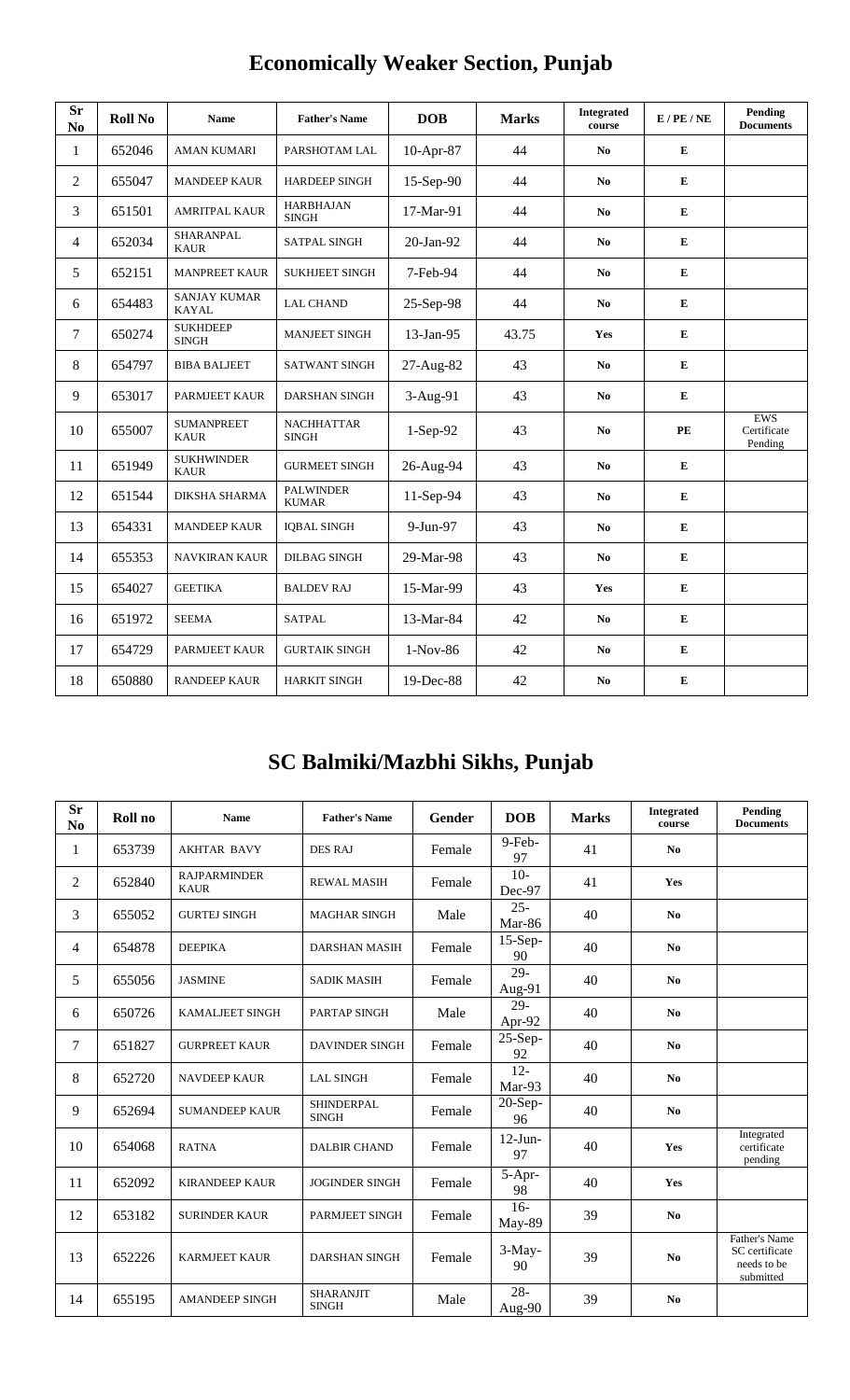| <b>Sr</b><br>No | Roll no | <b>Name</b>           | <b>Father's Name</b> | Gender | <b>DOB</b>         | <b>Marks</b> | <b>Integrated</b><br>course | Pending<br><b>Documents</b>              |
|-----------------|---------|-----------------------|----------------------|--------|--------------------|--------------|-----------------------------|------------------------------------------|
| 15              | 653611  | <b>SUKHPREET KAUR</b> | <b>SWARAN SINGH</b>  | Female | $4$ -Dec-<br>90    | 39           | N <sub>0</sub>              |                                          |
| 16              | 651992  | SHARANJIT SINGH       | <b>BUTA SINGH</b>    | Male   | $4-Jul-$<br>92     | 39           | N <sub>0</sub>              | Degree Pending<br>, Registration<br>done |
| 17              | 653540  | <b>GAGANDEEP KAUR</b> | <b>BALDEV SINGH</b>  | Female | $25 -$<br>$Nov-92$ | 39           | N <sub>0</sub>              |                                          |

## **SC (Others), Punjab**

| <b>Sr No</b> | Rollno | <b>Name</b>                          | <b>Father's Name</b>              | <b>DOB</b>      | <b>Marks</b> | <b>Integrated</b><br>course | $E$ / PE / NE | Pending<br><b>Documents</b>       |
|--------------|--------|--------------------------------------|-----------------------------------|-----------------|--------------|-----------------------------|---------------|-----------------------------------|
| 1.           | 654221 | <b>GAGANDEEP KAUR</b>                | <b>RAM</b><br>LUBHAYA             | 20-Dec-97       | 46           | N <sub>0</sub>              | ${\bf E}$     |                                   |
| 2.           | 653225 | MANISHA KUMARI                       | <b>KULWINDER</b><br><b>SINGH</b>  | 18-Jan-98       | 46           | N <sub>0</sub>              | ${\bf E}$     |                                   |
| 3.           | 651607 | <b>RAJNI</b>                         | <b>JAGDISH RAJ</b>                | 5-Mar-98        | 46           | Yes                         | ${\bf E}$     |                                   |
| 4.           | 653954 | <b>KANTA DEVI</b>                    | <b>GURDAWAR</b><br>RAM            | 9-Jun-98        | 46           | <b>Yes</b>                  | ${\bf E}$     |                                   |
| 5.           | 650721 | <b>AMANPREET KAUR</b>                | <b>SHINGARA</b><br><b>SINGH</b>   | 17-Jul-98       | 46           | N <sub>0</sub>              | ${\bf E}$     |                                   |
| 6.           | 653294 | PRABHJOT KAUR                        | <b>INDERJIT</b><br><b>SINGH</b>   | 15-Jan-99       | 46           | Yes                         | ${\bf E}$     |                                   |
| 7.           | 655046 | <b>JINDERPAL KAUR</b>                | <b>JAGROOP</b><br><b>SINGH</b>    | 9-May-88        | 45           | N <sub>0</sub>              | ${\bf E}$     |                                   |
| 8.           | 653751 | SONALI                               | <b>DES RAJ</b>                    | 17-Jul-90       | 45           | N <sub>0</sub>              | ${\bf E}$     |                                   |
| 9.           | 650039 | <b>SEEMA RANI</b>                    | <b>GIAN CHAND</b>                 | 30-Jul-90       | 45           | N <sub>0</sub>              | E             |                                   |
| 10.          | 654969 | <b>SIMRANJEET KAUR</b>               | <b>TEJINDER</b><br>${\bf SINGH}$  | $31-Aug-$<br>90 | 45           | N <sub>0</sub>              | ${\bf E}$     |                                   |
| 11.          | 652139 | <b>MANISHA BAWA</b>                  | NIRLEP SINGH                      | $6$ -Jun- $91$  | 45           | N <sub>0</sub>              | ${\bf E}$     |                                   |
| 12.          | 655074 | <b>JASPINDERPREET</b><br><b>KAUR</b> | <b>MANJEET</b><br><b>SINGH</b>    | $25-Mar-$<br>95 | 45           | Yes                         | ${\bf E}$     |                                   |
| 13.          | 653815 | MADHURI                              | <b>RAM PAL</b>                    | $25-Aug-$<br>95 | 45           | N <sub>0</sub>              | ${\bf E}$     |                                   |
| 14.          | 651746 | DEVKI NANDAN                         | <b>BADLU</b>                      | 15-Oct-96       | 45           | N <sub>0</sub>              | ${\bf E}$     |                                   |
| 15.          | 654822 | PARVEEN KAUR                         | <b>SUKHMANDER</b><br><b>SINGH</b> | 27-Mar-<br>97   | 45           | Yes                         | ${\bf E}$     |                                   |
| 16.          | 652931 | <b>AMRITPAL KAUR</b>                 | <b>SHINGARA</b><br><b>SINGH</b>   | $4-Jan-98$      | 45           | <b>Yes</b>                  | ${\bf E}$     |                                   |
| 17.          | 650869 | <b>MANISHA</b>                       | <b>TARA CHAND</b>                 | 2-Feb-98        | 45           | Yes                         | ${\bf E}$     | Integrated<br>certificate pending |
| 18.          | 654322 | <b>KOMAL</b>                         | <b>KASHMIRA</b><br>RAM            | 7-Mar-98        | 45           | Yes                         | Е             |                                   |
| 19.          | 650493 | <b>SIMRAN</b>                        | <b>AVTAR</b><br><b>CHAND</b>      | 24-Apr-98       | 45           | <b>Yes</b>                  | ${\bf E}$     |                                   |
| 20.          | 651296 | <b>SUDHA RANI</b>                    | <b>KALIDASS</b>                   | 1-Jan-89        | 44           | $\mathbf{N}\mathbf{o}$      | E             |                                   |
| 21.          | 650025 | PRABHJOT KAUR                        | MANJIT SINGH                      | $1-Aug-92$      | 44           | $\mathbf{N}\mathbf{o}$      | E             |                                   |
| 22.          | 653749 | <b>SHAMA RANI</b>                    | <b>NARANJAN</b><br>LAL            | 5-Aug-92        | 44           | No                          | ${\bf E}$     |                                   |
| 23.          | 652405 | <b>BALSHINDERPAL</b><br>KAUR         | <b>GURJANT</b><br>SINGH           | 14-Jul-93       | 44           | $\mathbf{N}\mathbf{o}$      | ${\bf E}$     |                                   |
| 24.          | 650477 | DR TEJINDER KAUR                     | <b>DARSHAN</b><br>${\bf SINGH}$   | 3-Apr-94        | 44           | $\mathbf{N}\mathbf{o}$      | E             |                                   |
| 25.          | 653837 | <b>DEEPKA</b>                        | SATNAM<br>SINGH                   | $4-Jun-94$      | 44           | $\mathbf{N}\mathbf{o}$      | ${\bf E}$     |                                   |

### **Note:-**

- i. *Candidates who have Integrated Bridge Programme of Certificate in Community Health course in curriculum as mentioned above will be directly appointed as Community Health Officers. They are not required to undergo 6 months bridge course in Community Health form IGNOU. They shall be given on job training.*
- ii. *Candidates who have not Integrated Bridge Programme of Certificate in Community Health course in curriculum as mentioned above will have to undergo 6 months BPCCH course from IGNOU sponsored by NHM Punjab. Candidates who successfully pass 6 months Bridge Program*